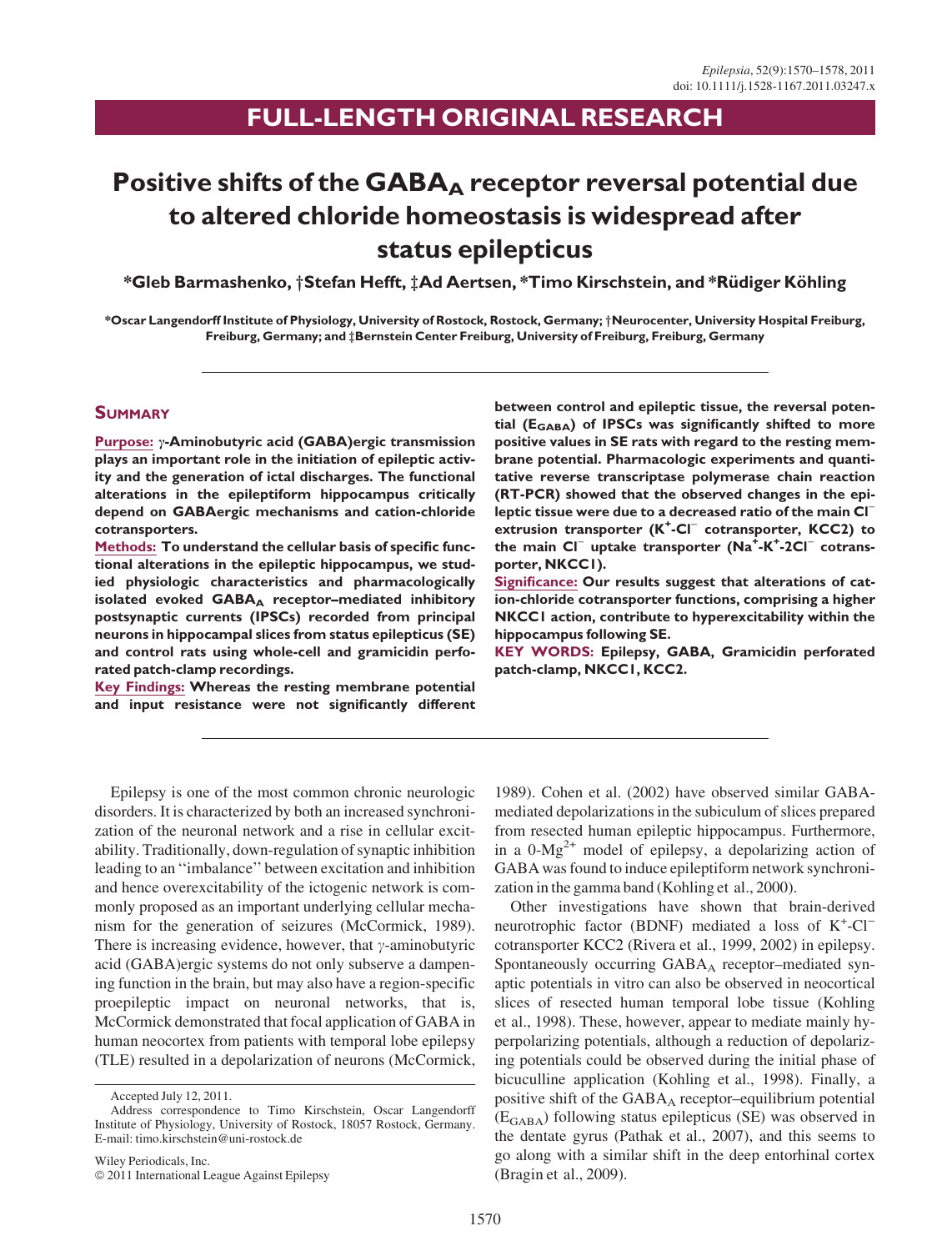Although positive shifts of  $E_{\text{GABA}}$  were described in the dentate gyrus (Pathak et al., 2007) as well as in the entorhinal cortex (Bragin et al., 2009), a comprehensive spatial description of the  $Cl^-$  homeostasis throughout all regions of the epileptic hippocampus is still missing. The aim of this investigation was thus to determine  $E_{\rm GABA}$  in all subfields of the hippocampus following pilocarpine-induced SE and to elucidate its underlying mechanisms. Cation-chloride cotransporters play a key role in intracellular  $Cl^-$  regulation thus shaping GABAergic transmission (Kaila, 1994). Therefore, we also assessed the function of two major  $Cl^-$  regulators in hippocampal neurons: the Na<sup>+</sup>-K<sup>+</sup>-2Cl<sup>-</sup> cotransporter (usually type 1; NKCC1) and the  $K^+$ -Cl<sup>-</sup> cotransporter (in neurons usually type 2; KCC2) mediating  $Cl^-$  uptake and  $Cl^-$  extrusion, respectively.

# Materials and Methods

All experimental procedures were approved by the local ethics committee and were performed in accordance with the European Community Council directive of 24 November 1986 (S6 609 EEC) and the German guidelines for care und use of animals for experimental procedures.

### Pilocarpine-induced status epilepticus

Sustained SE was induced in young male Wistar rats (130–140 g) at postnatal day 30. First, all animals received methyl scopolamine nitrate (1 mg/kg, i.p.) to reduce peripheral cholinergic effects. Afterwards 30-min pilocarpine was applied (340 mg/kg, i.p.) to induce SE, which was terminated 40 min after onset by injection of diazepam (4–10 mg/kg, i.p.; denoted as Pilo group). If SE did not develop within 60-min animals were reinjected (170 mg/kg, i.p.). The recordings were performed 7–14 days after pilocarpine treatment (or equivalently, after saline injection for control).

#### Slice preparation

Rats were deeply anesthetized with ketamine (80%) and xylazine (20%) and then decapitated. The brain was rapidly removed from the skull and immersed in ice-cold sucrosebased solution (87 mm NaCl, 25 mm NaHCO<sub>3</sub>, 10 mm Dglucose, 75 mm sucrose, 2.5 mm KCl, 1.25 mm  $NaH_2PO_4$ , 0.5 mm CaCl<sub>2</sub>, 7 mm MgCl<sub>2</sub>, bubbled with 95%  $O_2$  and 5%  $CO<sub>2</sub>$ , pH 7.4). Sagittal hippocampal slices (300  $\mu$ m) were cut on a Vibratome (Leica VT 1200S, Leica Microsystems, Wetzlar, Germany). Slices were incubated for 15 min in a storage/cutting solution at  $34^{\circ}$ C and then kept at room temperature. For recordings, the slices were transferred to a submerged recording chamber that was mounted under an upright microscope (Nikon, Tokyo, Japan) equipped with a  $40\times$  water immersion objective (N.A. = 0.8; Nikon). During the experiments, the chamber was perfused at a flow rate of 3 ml/min with oxygenated artificial cerebrospinal fluid (ACSF; 125 mm NaCl, 2.5 mm KCl, 1.25 mm NaH<sub>2</sub>PO<sub>4</sub>,

 $25$  mM NaHCO<sub>3</sub>,  $25$  mM D-glucose,  $2$  mM CaCl<sub>2</sub>,  $1$  mM  $MgCl<sub>2</sub>$ , pH 7.4). All recordings were performed at room temperature.

#### Stimulation and recording

Whole-cell gramicidin perforated patch-clamp recordings were performed from visually and electrophysiologically identified dentate gyrus granule cells (DGs), pyramidal neurons from Cornu Ammonis areas 1 and 3 (CA1, CA3, respectively), and the subiculum (Sub). Borosilicate patch electrodes (5–9 M $\Omega$ ) were filled with a solution containing 35 mm K-gluconate, 110 mm KCl, 10 mM 4-(2-hydroxyethyl)-1-piperazineethanesulfonic acid (HEPES),  $2 \text{ mm } MgCl<sub>2</sub>$ ,  $2 \text{ mm } Na<sub>2</sub>ATP$ ,  $10 \text{ mm } ethylene$ glycol tetraacetic acid (EGTA) (pH 7.4). Subsequently, pipettes were back-filled with the same solution containing gramicidin prepared freshly prior to recording and kept on ice at most 3 h (10  $\mu$ g/ml, dissolved in dimethyl sulfoxide (DMSO), final concentration of DMSO 0.1%; Sigma-Aldrich Chemie Gmbh, Munich, Germany). The intracellular Na<sup>+</sup> channel blocker lidocaine N-ethyl bromide (QX-314, 1 mM; Tocris Cookson, Bristol, United Kingdom) was added to this solution to verify the integrity of perforation. Physiologic membrane properties were estimated in current-clamp mode by applying depolarizing and hyperpolarizing current steps (600 ms duration).

GABAA receptor–mediated postsynaptic currents were isolated by addition of 6-cyano-7-nitroquinoxaline-2,3 dione (CNQX) (10  $\mu$ M) and (2R)-amino-5-phosphonovaleric acid (D-AP5) (25  $\mu$ M) to the ACSF to block excitatory transmission mediated by AMPA/kainate and N-methyl-Daspartatic acid (NMDA) receptors, respectively. In the first set of experiments, GABA<sub>A</sub> receptor–mediated inhibitory postsynaptic currents (IPSCs) were evoked through a concentric bipolar electrode placed at a distance of  $50-100 \mu m$ lateral to the recorded neuron with a stimulation rate of 0.1 Hz (20-100  $\mu$ A, 100  $\mu$ s duration). In a second set of experiments, spontaneous miniature  $GABA_A$  receptormediated IPSCs were recorded by holding the neuron at its resting membrane potential. Patch-clamp recording was performed using an EPC10 patch-clamp amplifier, using a low-pass filter of 3 kHz, and a sample rate of 10 kHz. The series resistance compensation was about 70–80%. To identify the reversal potential of  $GABA_A$  receptor–mediated currents  $(E<sub>GABA</sub>)$ , the holding potentials were systematically varied from  $-100$  to  $-20$  mV in 10-mV-steps. Membrane potential was verified after breaking the perforated patch following recording. Liquid junction potentials were not corrected for.

The drugs applied were 3-(aminosulfonyl)-5-(butylamino)-4-phenoxybenzoic acid (bumetanide), 4-chloro-N-furfuryl-5-sulfamoylanthranilic acid, 5-(aminosulfonyl)-4 chloro-2-([2-furanylmethyl]amino)benzoic acid (furosemide), 6-cyano-7-nitroquinoxaline-2,3-dione disodium salt hydrate (CNQX), 2-(3-carboxypropyl)-3-amino-6-(4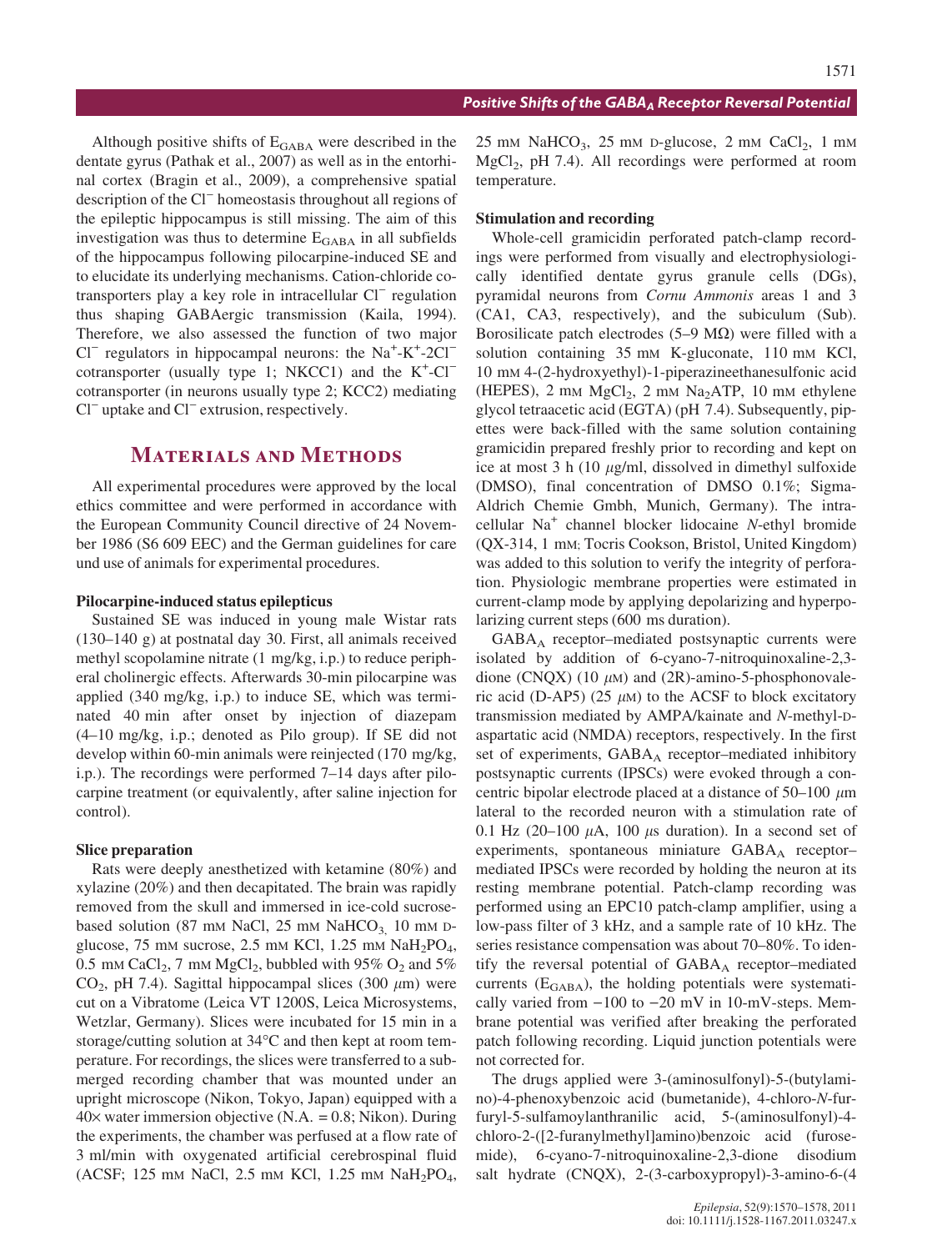#### G. Barmashenko et al.

methoxyphenyl)-pyridazinium bromide (gabazine), and D-2-amino-5-phosphonopentanoic acid (D-AP5) (Sigma-Aldrich, Taufkirchen, Germany). Substances were prepared as stock solutions, frozen, finally thawed on the day of the experiment and added to ACSF to reach the desired final concentration.

#### Quantitative RT-PCR

Total RNA was isolated from pooled minislices, that is, slices only containing CA1, CA3, dentate gyrus or subiculum, respectively, using TRIZOL reagent. Total RNA was reverse-transcribed using Moloney murine leukaemia virus reverse transcriptase  $(200 \text{ U/}\mu\text{I})$  and RNasin Plus RNase inhibitor  $(40 \text{ U}/\mu l)$ ; both Promega Corporation, Madison, WI, U.S.A.) in the presence of random hexamers  $(3 \mu g/\mu l)$  and dNTP Mix  $(10 \text{ mm}$  each; Invitrogen, Carlsbad, CA, U.S.A.). Real-time PCR was performed using a reaction master mix consisting of  $10\times$  buffer,  $Mg^{2+}$  (Cf = 4 mm), deoxyribonucleotide triphosphates (Cf = 200  $\mu$ M), Platinum Taq polymerase (0.6 U/20  $\mu$ l reaction; Invitrogen), and SYBR Green (concentration as recommended by the manufacturer; Qiagen Inc., Valencia, CA, U.S.A.). The mastermix was aliquoted and cDNA and primers (Cf = 20  $\mu$ mol) were added. The amplicons for NKCC1 and KCC2 were 150 and 147 bp, respectively (primers for NKCC1: GTCGCTGTATTCTTTAGCTCTG, ACGCTCATAAGTCATGGC; primers for KCC2: GCG GGATGCCCAGAAGTCTA, GATGCAGGCTCCAAAC AGAACA), and the amplicon for the housekeeping gene GAPDH (glyceraldehyde 3-phosphate dehydrogenase) was 150 bp (primers for GAPDH: CCGCAGCTAGGAA-TAATGGA, CCCTCTTAATCATGGCCTCA; all from TIB Molbiol, Berlin, Germany). Real-time PCR was done using the Mastercycler ep realplex software (Eppendorf, Hamburg, Germany) with cycling parameters  $95^{\circ}$ C for 2 min once, followed by 95 $\degree$ C for 30 s and 60 $\degree$ C for 45 s, with normalized fluorescence read at  $59.7^{\circ}$ C (521 nm) for 40 cycles. Single-product amplification was confirmed by melting curve and gel electrophoresis analysis. KCC2 mRNA and NKCC1-mRNA levels in all hippocampal regions were determined by comparison with GAPDHmRNA as the mean of  $2^{\Delta\Delta C_t}$  ± standard error of the mean (SEM), and then expressed as the ratio KCC2/NKCC1.

#### Western blot

The tissue samples (CA1, CA3, DG) were homogenized in lysis buffer (Tris 10 mM, NaCl 140 mM, EDTA 5 mM, Triton-X 1%, dithiothreitol 1 mm, KCl 75 mm, and proteinase inhibitors) and centrifuged at 21913 g at  $4^{\circ}$ C for 30 min. For immunoblotting, aliquots of the supernatant containing 50  $\mu$ g of protein were subjected to 12% sodium dodecyl sulfate-polyacrylamide gel electrophoresis and immunoblotted onto polyvinylidene fluoride membranes (GE Healthcare, Munich, Germany). The residual binding sites on the membrane were blocked by incubation with 5% milk powder in phosphate-buffered saline containing Tween-20 (PBST) for 1 h, followed by incubation with the rabbit anti-KCC2 antibodies (1:1,000; Abcam, Cambridge, United Kingdom) overnight. The blots were washed in PBST, and then incubated with the secondary antibody using horseradish peroxidase-conjugated anti-rabbit IgG (GE Healthcare) for 1 h, which was detected using chemiluminescence (GE Healthcare).

#### **Statistics**

Data were expressed as means  $\pm$  SEM. Statistical analysis was done using SIGMASTAT software (Systat Software, Erkrath, Germany) performing Student's t-test and oneway-analysis of variance (ANOVA). Differences were considered significant when  $p < 0.05$ .

# **RESULTS**

In the first set of experiments, we compared the basic electrophysiologic properties and threshold parameters of neurons from control (Fig. 1A) and epileptic rats (Fig. 1B) in current-clamp mode by applying depolarizing and hyperpolarizing current steps (600 ms duration, Fig. 1). The average resting membrane potential, input resistance, membrane time constant, and cell capacitance were not significantly different between neurons recorded from the pilocarpinetreated and control groups (Table 1). Although all cells were regular firing, spike frequency was significantly higher in neurons from rats after SE—compared to control animals—in regions CA1 and CA3 (Table 1), indicating a higher intrinsic excitability of these neurons.

In the second set of experiments, we compared the maximum amplitudes of electrically evoked IPSCs in epileptic and control rats. Monosynaptic  $GABA_A$  receptor (GABAAR) mediated currents were recorded using the gramicidin perforated patch-clamp method at holding potentials between  $-100$  mV and  $-20$  mV (Fig. 1A). IPSCs recorded in the presence of CNQX  $(10 \mu M)$  and D-AP5 (25  $\mu$ M) were completely blocked by gabazine (30  $\mu$ M), confirming that they were mediated by  $GABA_A$  receptors (not shown). In all regions, reversal potentials of  $GABA_A$ receptor–mediated currents  $(E<sub>GABA</sub>)$  in neurons from epileptic animals were significantly shifted to more positive values compared to controls (Table 1). Whether  $E_{\rm GABA}$  renders inhibitory currents depolarizing, depends on the actual resting membrane potential (RMP). Table 1 shows that in controls,  $E_{\text{GABA}}$  is more negative than RMP in all regions of the hippocampus resulting in hyperpolarizing inhibitory postsynaptic potential (IPSP) evoked at our stimulation paradigm used here. In contrast, in neurons recorded after SE, EGABA becomes more positive than RMP (which should result in depolarizing GABA<sub>A</sub>R-mediated potentials). This difference between RMP and EGABA reached significance for  $E<sub>GABA</sub>$  of recorded currents in the dentate gyrus, and the subiculum (Table 1).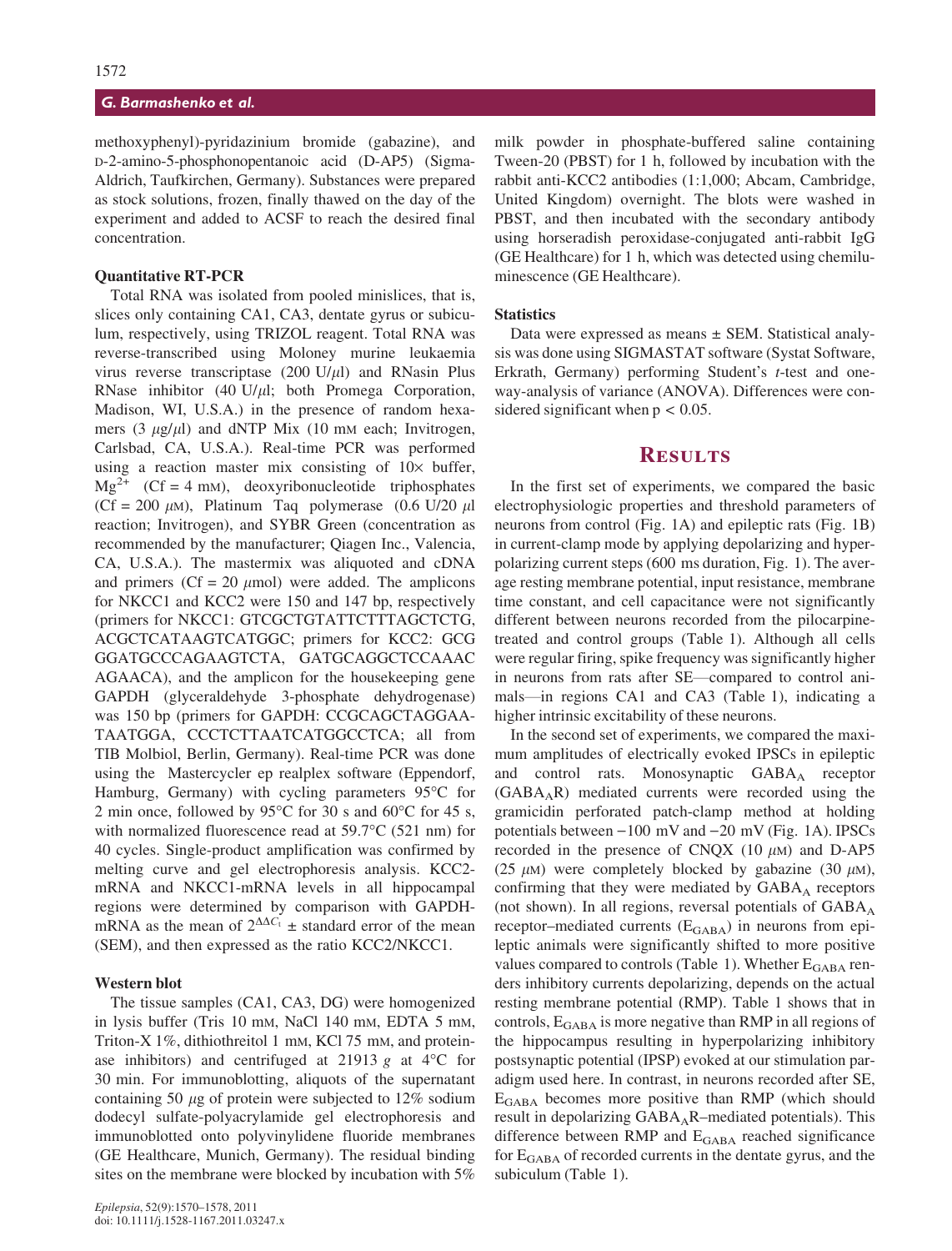#### Positive Shifts of the GABA<sub>A</sub> Receptor Reversal Potential



#### Figure 1.

Reversal potentials of GABA<sub>A</sub> receptor–mediated currents and firing behavior of neurons from control and epileptic tissue. Physiologic membrane properties as well as firing properties were estimated in the current-clamp mode by applying depolarizing and hyperpolarizing current steps (600 ms duration). Sample traces of hippocampal neurons depolarized beyond firing threshold by current injection from a control  $(A)$  and an epileptic animal  $(B)$  one week after SE. Sample traces of the electrically evoked GABA<sub>A</sub> receptor– mediated postsynaptic currents in hippocampal cells from control and epileptic animals. Monosynaptic GABA<sub>A</sub> receptor–mediated postsynaptic currents were evoked by focal electrical stimulation via a concentric bipolar electrode under continuous blockade of glutamatergic transmission using CNQX (10  $\mu$ M) and D-AP5 (25  $\mu$ M). Holding potentials were systematically varied from -100 to -20 mV in 10-mV-steps. Action potential currents occasionally occurring at depolarizing pulses were truncated. Epilepsia CILAE

|             |              | Resting membrane |                        |                   | Spike               |                     |
|-------------|--------------|------------------|------------------------|-------------------|---------------------|---------------------|
|             | n            | potential, mV    | Input resistance, $MQ$ | Time constant, ms | frequency, $s^{-1}$ | $E_{GABA}$ , mV     |
| Control     |              |                  |                        |                   |                     |                     |
| CAI         |              | $-68.0 \pm 2.3$  | $122 \pm 31$           | $22 \pm 4$        | $19 \pm 2$          | $-68.9 \pm 1.8$     |
| CA3         | 6            | $-64.0 \pm 2.3$  | $117 \pm 17$           | $26 \pm 7$        | $18 \pm 2$          | $-70.0 \pm 2.2$     |
| DG          | 15           | $-71.7 \pm 1.9$  | $177 \pm 26$           | $14 \pm 6$        | $13 \pm 2$          | $-74.6 \pm 1.8$ **  |
| Sub         | 6            | $-74.3 \pm 0.6$  | $184 \pm 47$           | $13 \pm 7$        | $12 \pm 1$          | $-75.3 \pm 2.0$ **  |
| <b>Pilo</b> |              |                  |                        |                   |                     |                     |
| CAI         | $\perp$      | $-68.5 \pm 2.1$  | $113 \pm 18$           | $23 \pm 5$        | $34 \pm 3$ ***      | $-63.3 \pm 1.5$ *** |
| CA3         | $\mathbf{H}$ | $-68.4 \pm 1.5$  | $98 \pm 21$            | $24 \pm 9$        | $28 \pm 3$ *        | $-64.2 \pm 2.3^*$   |
| DG          | 3            | $-73.4 \pm 1.2$  | $140 \pm 34$           | $12 \pm 6$        | $20 \pm 5$          | $-66.7 \pm 0.8$ *** |
| Sub         | 9            | $-74.2 \pm 2.5$  | $176 \pm 22$           | $13 \pm 8$        | $21 \pm 4$          | $-65.3 \pm 1.7$ **  |

 $*_P$  < 0.05 between Control and Pilo.

 $^{**}\!{\rm p}$  < 0.01 between  ${\rm E}_{\rm GABA}$  and resting membrane potential.  $*_{p}$  < 0.01 between Control and Pilo.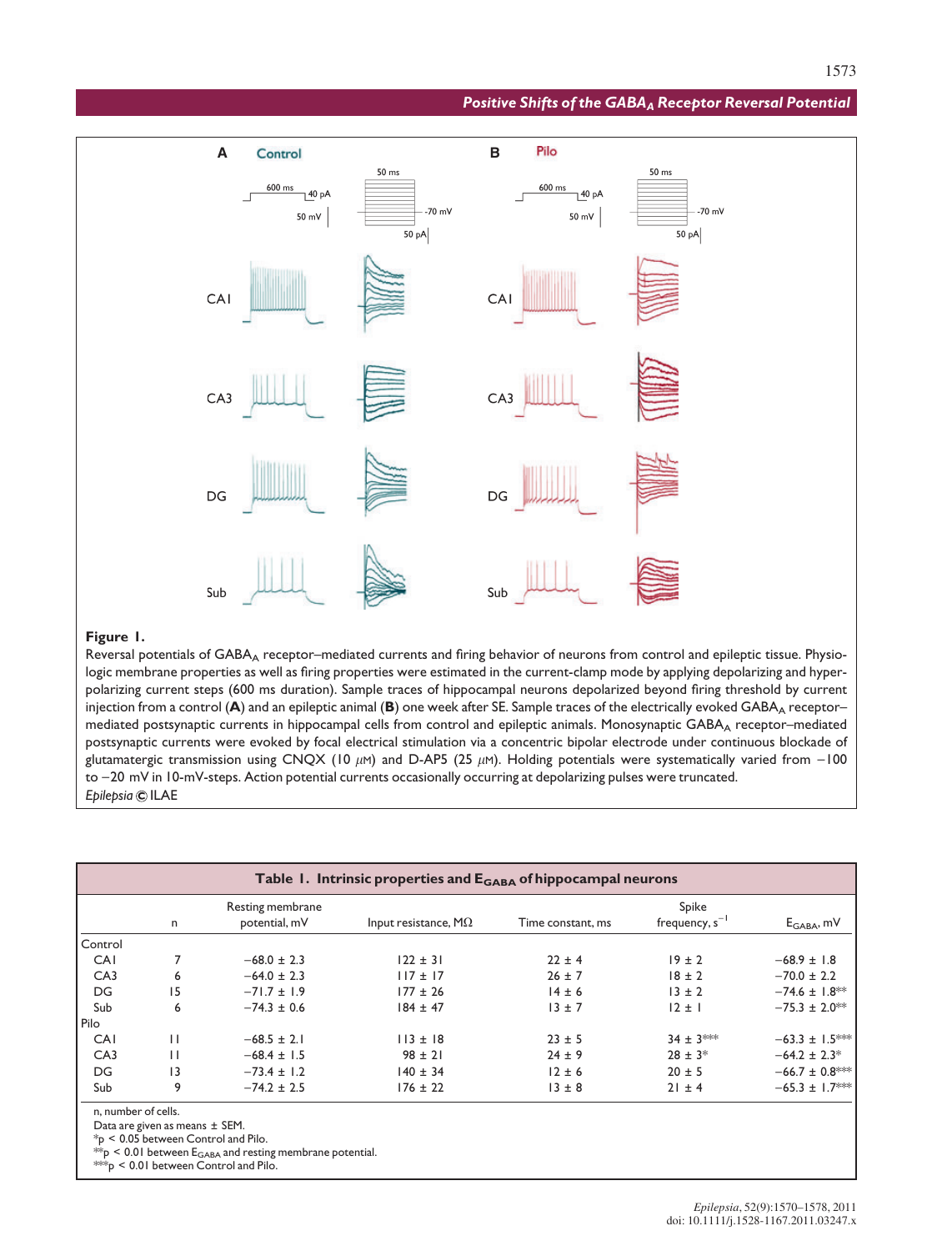#### G. Barmashenko et al.



#### Figure 2.

Miniature GABA<sub>A</sub> receptor–mediated currents in neurons from control and epileptic (Pilo) rats. (A) Sample traces of miniature GABA<sub>A</sub> receptor–mediated currents in CA3 neurones from control  $(A_1)$  and epileptic  $(A_2)$  rats. When the holding potential was equal to the resting membrane potential of the cell we observed the inhibitory miniature GABA<sub>A</sub> receptor–mediated currents in control and excitatory miniature GABA<sub>A</sub> receptor–mediated currents in epileptic tissue. ( $B$ ) In order to find the reversal potential of the miniature GABA<sub>A</sub> receptor–mediated currents ( $E_{mGABA}$ ), holding potentials were systematically varied from -90 mV to -40 mV in 10-mV-steps. In neurons from epileptic rats,  $E_{mgABA}$  was shifted toward more positive values compared to neurons from control rats in all hippocampal regions ( $p \le 0.05$ ,  $n = 4$  for all regions). Epilepsia C ILAE

Next, we asked if this shift of the  $GABA_A$  receptor reversal potential is also present in spontaneous miniature IPSCs. Therefore, we clamped the cells at their individual resting membrane potential and pharmacologically isolated GABAergic spontaneous synaptic events. As shown in Fig.  $2A<sub>1</sub>$ , in control neurons small outward currents occurred as would be expected for inhibitory miniature IPSCs. However, in slices from epileptic rats, large inward currents were observed (Fig.  $2A_2$ ). Upon variation of the holding potential, the reversal potential for miniature IPSCs  $(E_{\text{mGABA}})$ was determined. Under these conditions,  $E_{\text{mGABA}}$  was significantly shifted toward more positive values in all four hippocampal regions (Fig. 2B), which strikingly confirmed our results with evoked  $GABA_A$  receptor–mediated currents.

In search of possible mechanisms responsible for the observed differences in  $E_{\text{GABA}}$ , we repeated the experiments in the presence of bumetanide (10  $\mu$ M), a selective

blocker for the net inward chloride transporter NKCC1, or furosemide (20  $\mu$ M), a blocker of the outward transporter KCC2 at concentrations we used here (Russell, 2000). Both drugs were applied, sequentially and additively, to assess the effect of failure of the main chloride transporters, NKCC1 and KCC2, on  $E_{\text{GABA}}$ . Fig. 3 shows the averaged  $E_{\rm GABA}$  in SE and control rats recorded for each single neuron measured in the different subfields. Adding bumetanide alone, the resulting specific NKCC1 block did not alter  $E_{\text{GABA}}$  in control rats, but significantly shifted  $E_{\text{GABA}}$  to more negative values in CA1 and CA3 pyramidal neurons recorded from pilocarpine-treated animals (Fig. 3, Table 2), suggesting that NKCC1 plays little role in determining EGABA under control conditions, but significantly contributes to  $E_{\text{GABA}}$  in epileptic tissue. Additional application of the KCC2 blocker furosemide shifted  $E_{\text{GABA}}$  significantly to more positive values in neurons from both control and SE animals. Hence, KCC2 influences chloride homeostasis in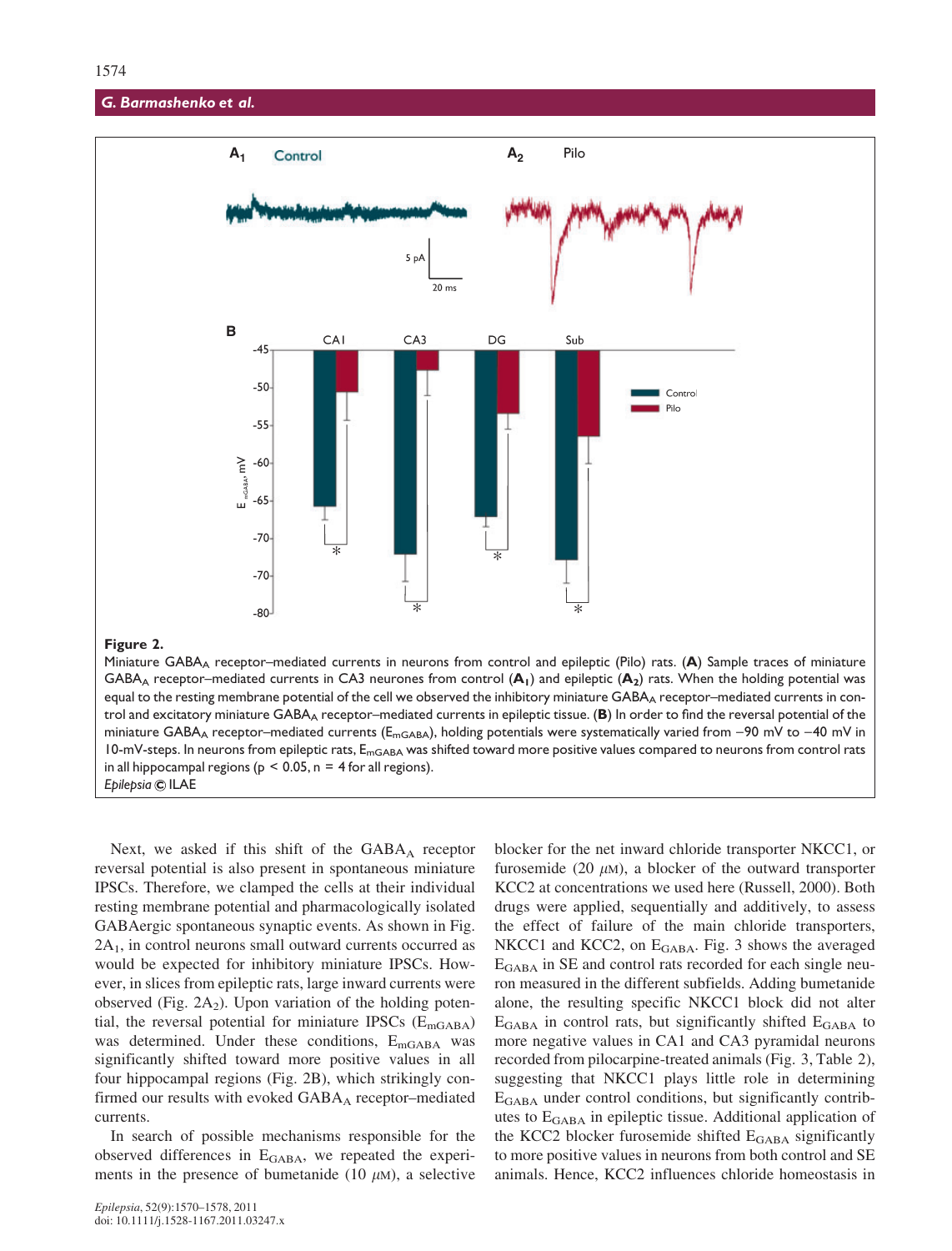#### Positive Shifts of the GABA<sub>A</sub> Receptor Reversal Potential



### Figure 3.

Differential effects of bumetanide and furosemide on the  $GABA_AR$ –mediated currents in control and epileptic tissue. (A, B) Sample traces  $(A)$  and corresponding current-voltage curves  $(B)$  of the electrically evoked GABA<sub>A</sub> receptor–mediated postsynaptic currents in neurons from control ( $A_1$ ,  $B_1$ ) and epileptic ( $A_2$ ,  $B_2$ ) rats. Holding potentials were systematically varied from  $-100$  mV to  $-20$  mV in 10-mV-steps. Note the  $E_{GABA}$  shift in positive direction with furosemide (KCC2 block) in control rats and the  $E_{GABA}$  shift in negative direction with bumetanide (NKCC1 block) in epileptic rats. Action potential currents occasionally occurring at depolarizing pulses were truncated. (C) Bar graphs of mean values  $\pm$  SEM of E<sub>GABA</sub> in cells of hippocampal regions CA1, CA3, dentate gyrus (DG), and subiculum (Sub) from control animals. The selective blocker of the inward chloride-transporter NKCC1, bumetanide (10  $\mu$ M), has no significant effect on E<sub>GABA</sub> in any of the regions investigated. Additional application of the outward chloride-transporter KCC2inhibitor furosemide (20  $\mu$ M) shifts E<sub>GABA</sub> to more positive values (p < 0.001 in CA1, DG, und Sub, p < 0.005 in CA3, ANOVA). (D) Bar graphs of mean values ± SEM of E<sub>GABA</sub> in cells of hippocampal regions CA1, CA3, dentate gyrus (DG), and subiculum (Sub) from rats 1 week after pilocarpine-induced SE. The NKCC1 inhibitor significantly shifts  $E_{GABA}$  to more negative values ( $p < 0.01$  in CA1, p < 0.005 in CA3, p < 0.05 in DG, p < 0.001 in Sub, ANOVA). With concomitant blockade of the KCC2 transporter using furosemide (20  $\mu$ M), E<sub>GABA</sub> is shifted back to its original level, again significantly in CA1, CA3, and DG (p < 0.02 in CA1, p < 0.01 in CA3, p < 0.05 in DG, ANOVA). Epilepsia © ILAE

both control and pilocarpine-treated rats when chloride inward transport was reduced by prior application of the NKCC1 blocker bumetanide.

Given that the shift of  $E_{\text{GABA}}$  in epileptic tissue was due to an increased function of NKCC1 and/or depressed function of KCC2, we analyzed these two main chloride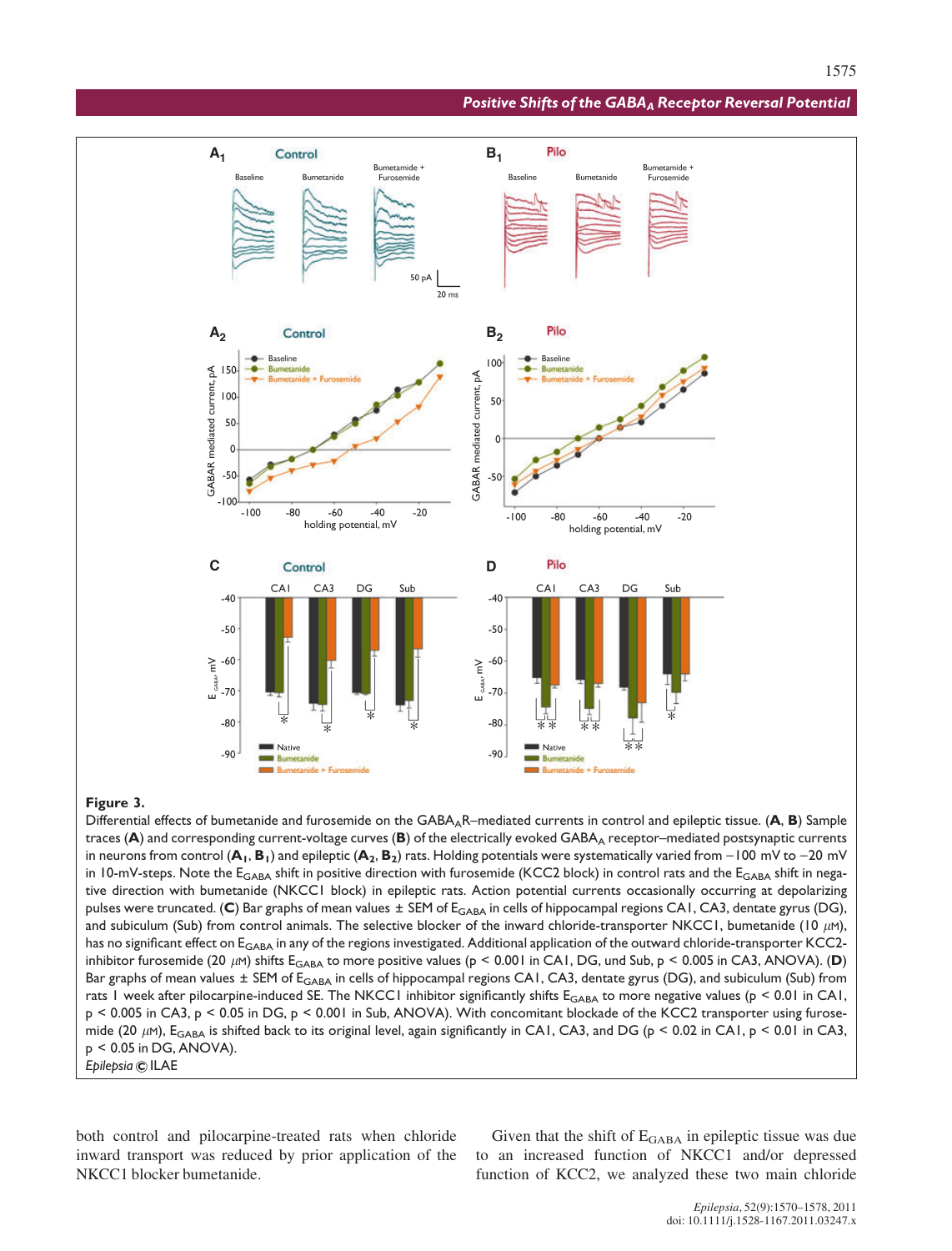#### G. Barmashenko et al.

| Table 2. Effect of cation-chloride cotransporters on<br>EGARA |   |                                 |                                               |                         |  |  |  |  |
|---------------------------------------------------------------|---|---------------------------------|-----------------------------------------------|-------------------------|--|--|--|--|
|                                                               | n | <b>Baseline</b>                 | Bumetanide                                    | Bumetanide + furosemide |  |  |  |  |
| Control                                                       |   |                                 |                                               |                         |  |  |  |  |
| <b>CAI</b>                                                    |   | $5 -70.4 \pm 1.0$               | $-70.6 \pm 1.4$                               | $-52.8 \pm 1.5$ ***     |  |  |  |  |
| CA3                                                           |   | $-74.0 \pm 2.2$ $-74.4 \pm 2.1$ |                                               | $-60.2 \pm 2.5$ ****    |  |  |  |  |
| DG                                                            |   | $5 -70.6 \pm 0.5 -70.8 \pm 0.4$ |                                               | $-57.0 \pm 1.9$ ***     |  |  |  |  |
| Sub                                                           |   | $6 -74.5 \pm 2.1 -73.2 \pm 2.3$ |                                               | $-56.5 \pm 2.7$ ***     |  |  |  |  |
| Pilo                                                          |   |                                 |                                               |                         |  |  |  |  |
| <b>CAI</b>                                                    |   | $5 -65.2 \pm 1.7$               | $-74.4 + 2.1$ **                              | $-67.4 + 0.9$           |  |  |  |  |
| CA3                                                           |   |                                 | $5 -65.8 \pm 1.2 -74.8 \pm 1.9$ <sup>**</sup> | $-67.0 \pm 1.1$         |  |  |  |  |
| DG                                                            |   |                                 | $5 -68.2 \pm 0.8 -77.8 \pm 5.0$ <sup>**</sup> | $-73.0 \pm 6.1$         |  |  |  |  |
| Sub                                                           |   |                                 | $5 -64.0 \pm 3.3 -69.8 \pm 3.4$ <sup>**</sup> | $-64.2 \pm 2.3$         |  |  |  |  |
| n, number of cells.                                           |   |                                 |                                               |                         |  |  |  |  |

Data are given as means  $\pm$  SEM; E<sub>GABA</sub> was measured with successive and additive blockade of NKCC1, and KCC2 transporters using bumetanide (10  $\mu$ M), and combined application of bumetamide (10  $\mu$ M) + furosemide  $(20 \mu M)$ .

 $*_p$   $\leq$  0.05 between bumetanide and combined bumetanide/furosemide.

 $*$  $p$  < 0.05 between bumetanide and combined bumetanide/furosemide as well as between bumetanide and baseline.

 $*$  $\approx$  0.01 between combined bumetanide/furosemide and baseline

transporters on the transcriptional level. Indeed, we found a KCC2 down-regulation as well as an NKCC1 up-regulation in all hippocampal regions when compared to the housekeeping gene GAPDH. Therefore, the amplification plots in Fig. 4A demonstrate a rightward shift of KCC2 (circles) and a leftward shift of NKCC1 (triangles) in all hippocampal regions taken from epileptic rats (closed symbols) as compared to control tissue samples (open symbols). This alteration, however, becomes even more evident, when the ratio of KCC2-mRNA to NKCC1-mRNA was determined (Fig. 4B). In all regions of the epileptic hippocampus tested, this ratio was significantly decreased, and thus, this reduction of KCC2 and up-regulation of NKCC1 may conceivably contribute to the shift of  $E_{\text{GABA}}$  toward positive values in epileptic tissue. Western blot analysis confirmed the reduction of KCC2 protein in CA1, CA3, and dentate gyrus (Fig. 4C). A reliable identification of NKCC1 staining was precluded by the lack of specificity of the NKCC1 antibodies available to us.

# **DISCUSSION**

The present study demonstrates that in the pilocarpine model of temporal lobe epilepsy, the reversal potential of  $GABA<sub>A</sub>R$ –mediated currents was shifted to more positive values in all subfields tested. These changes may contribute to hyperexcitability and abnormal synchronization within the entire epileptic hippocampus. These results corroborate previous results showing alterations of GABA function, and in particular a positive shift of  $E_{\text{GABA}}$  in dentate gyrus granule cells 1 week after pilocarpine-induced SE (Pathak et al., 2007; Teichgraber et al., 2009), and expands this finding to the entire hippocampus. Crucially, in our study, the positive shift of  $E<sub>GABA</sub>$  was also found at the output region, the subiculum, where GABAergic potentials were suggested to be depolarizing in neurons recorded in tissue obtained from patients with mesial temporal lobe epilepsy (MTLE) (Cohen et al., 2002; Huberfeld et al., 2007). A similar observation was found in nigral dopaminergic neurons, where it is thought to occur by down-regulation of KCC2 (Gulacsi et al., 2003). Hence, our results may be caused by a change in neuronal expression of the cation-chloride cotransporters in epileptic rats toward levels found in immature neurons. NKCC1 (Cl<sup>-</sup>-uptake) and KCC2 (Cl<sup>-</sup>-extrusion) are the most important chloride transporters in cortical neurons and represent thus the main regulators of chloride homeostasis (Kaila, 1994; Delpire, 2000). Although GABA is the main inhibitory transmitter in the adult brain, GABAergic transmission is excitatory during early postnatal development (Ben Ari, 2002). The different action of GABA results from a reversed Cl<sup>-</sup> concentration gradient with higher intracellular Cl<sup>-</sup> concentration in immature neurons. The developmental shift to an inhibitory action of GABA is a consequence of a decrease of NKCC1 and concomitant increase of KCC2 expression (Delpire, 2000; Vu et al., 2000; Ikeda et al., 2003). Vardi et al. (2000) demonstrated that the differential expression of KCC2 or NKCC1 in various types of cells of the retina led to corresponding opposite effects of GABA: NKCC1 expression being linked to depolarizing action of GABA, whereas KCC2 having the opposite effect.

Our results demonstrate that changes in  $GABA_AR$ –mediated currents correlate with an altered action of cation-chloride cotransporters in epileptic rats. This suggests that the elevated level of intracellular  $Cl^-$  in epileptic rats could be responsible for the differences observed. Bumetanide, the selective inhibitor of NKCC1 (at 10  $\mu$ M) induced a significantly negative shift in E<sub>GABA</sub> in epileptic, but not in control rats. These results indicated that the balance between inward and outward Cl<sup>-</sup> cotransporters was altered in the entire hippocampus of SE rats, with NKCC1 bearing the main impact on  $E_{\text{GABA}}$  in neurones recorded in tissue, after it has been subjected to pilocarpine-induced SE. Conversely, KCC2 is the main determinant under physiologic conditions. This alteration seems to be reminiscent of the situation in immature neurons: increased NKCC1 and decreased KCC2 expression compared to mature neurons (Kakazu et al., 1999; Rivera et al., 1999; Mikawa et al., 2002; Stein & Nicoll, 2003; Yamada et al., 2004). The altered function of NKCC1 in particular might be a compensatory mechanism triggered by the adjustments necessary to address the differences in neuronal activity caused by SE. Such activity-dependent changes related to KCC2 expression were shown in hippocampal neurons (Rivera et al., 2004). Interestingly, the combined block of both transporters led to a marked positive shift of  $E_{\text{GABA}}$  in control conditions, but to significantly less positive one in cells from epileptic rats. Because both transporter types are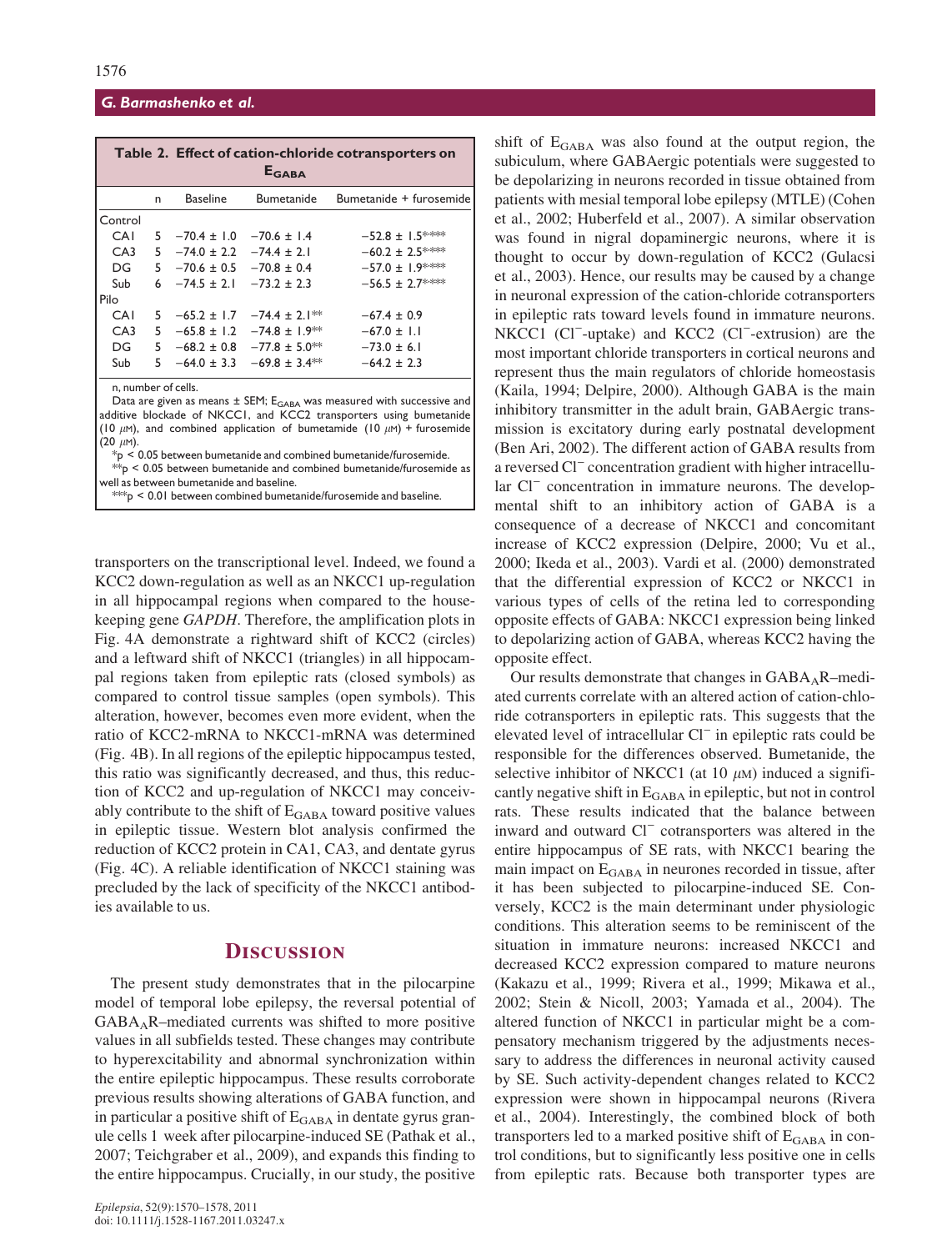#### Positive Shifts of the GABA<sub>A</sub> Receptor Reversal Potential

 $CA3$ 

25

 $20$ 

#### **A** relative fluorescence (10<sup>3</sup>)  $15$ Figure 4. KCC2 (Control) Quantitative reverse transcriptase  $\overline{10}$ KCC2 (Pilo) polymerase chain reaction -NKCC1 (Control) 5 (RT-PCR) reveals KCC2 NKCC1 (Pilo) down-regulation and NKCC1  $\pmb{0}$  $\Omega$  $10$  $20$  $30$  $40$  $10$  $20$  $30$  $40$ up-regulation in epileptic tissue. (A) Cycles Cycles RT-PCR reveals a leftward shift of 25  $25$ the amplification plots of NKCC1 DG Sub relative fluorescence (10<sup>3</sup>) relative fluorescence (10<sup>3</sup>) (i.e., increased expression) and a  $20$ 20 rightward shift of the amplification  $15$  $15$ plots of KCC2 (i.e., decreased expression) in epileptic tissue as  $\overline{10}$  $|0$ compared to controls. (B) Bar 5 5 graphs of mean values ± SEM of the ratio KCC2-mRNA/NKCC1-  $\Omega$  $\pmb{0}$  $10$  $20$ mRNA of hippocampal regions CA1,  $10$ 20  $30$  $40$ 30  $40$ Cycles Cycles CA3, dentate gyrus (DG), subiculum (Sub) from rats 1 week after **B** pilocarpine-induced SE. In all regions, this ratio is significantly Control  $\overline{7}$ **E** Pilo reduced in epileptic tissue ( $n = 8$  for KCC2-mRNA / NKCCI-mRNA CA1 and CA3,  $n = 12$  for DG,  $\overline{6}$ n = 14 for Sub) as compared to control ( $n = 9$  for CA1 and CA3, 5  $n = 14$  for DG,  $n = 12$  for Sub)  $\overline{4}$ indicating a KCC2 down-regulation and NKCC1 up-regulation in  $\overline{\mathbf{3}}$ epileptic tissue (p < 0.05 in CA1,  $*$ DG und Sub,  $p < 0.01$  in CA3,  $\overline{2}$ t-test). (C) Western blot shows the reduction of KCC2 protein in CA1,  $\overline{1}$ CA3, and dentate gyrus of Pilo tissue  $(C_2)$  as compared to control tissue  $\Omega$ **CAI**  $CA3$ DG Sub  $(C_1)$ . Epilepsia © ILAE Pilo  $C_1$  **Control**  $C_2$ 150 kDa 150 kDa KCC<sub>2</sub> KCC<sub>2</sub>

CAI CA3 DG

CAI

dysfunctional under these conditions, E<sub>GABA</sub> should be similar in both groups if transporters were the only mechanisms determining it. Hence, some other mechanism apart from the transporters is also involved in generating a disparity of EGABA. Incidentally, this mechanism in cells from epileptic rats is one that tends to bring  $E_{\text{GABA}}$  to levels found control cells whose transporters are still intact. This points to a compensatory process counteracting the transporter function changes in epileptic neurons.

Taken together, our results confirm and extend previously published ones: Here, we show that depolarizing actions of GABAA receptor–mediated currents are present

throughout all subfields of the hippocampus (DG, CA1, CA3, and subiculum), at least during early epileptogenesis, which supports previous investigations restricted to dentate gyrus granule cells (Pathak et al., 2007) and the entorhinal cortex (Bragin et al., 2009). As a result, spatial or temporal summation of depolarizing IPSPs and concomitant excitatory postsynaptic potential (EPSP) are likely to occur. Whether depolarizing IPSPs are actually excitatory or shunting (and hence still inhibiting), will depend on the level of both input resistance change and size of concomitant inward synaptic currents. Nevertheless, the functional change observed here, together with a breakdown of the

CAI CA3 DG